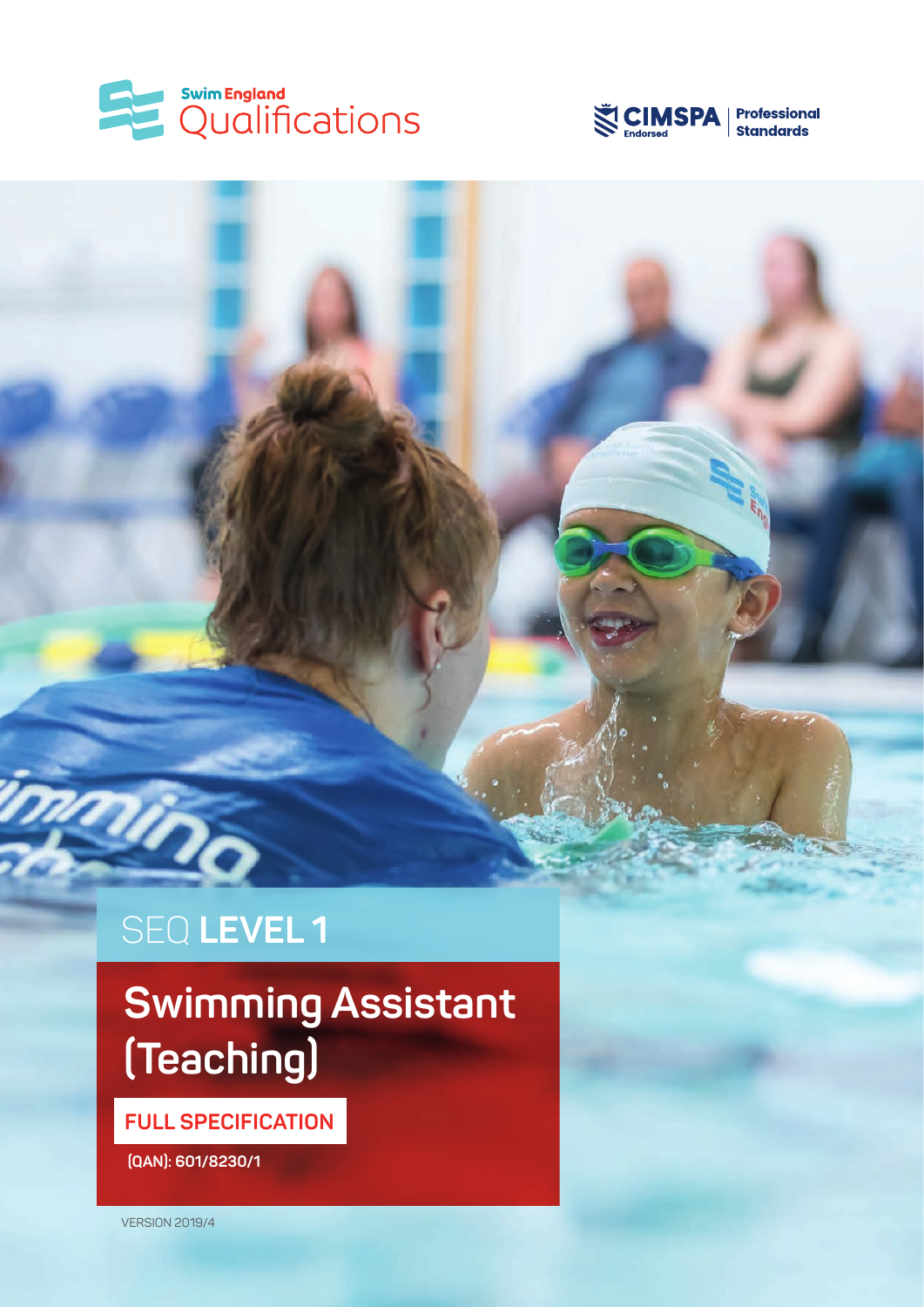### Welcome to the SEQ Level 1 Swimming Assistant (Teaching) Full Specification

### **About Swim England Qualifications**

**We develop the country's leading qualifications for the swimming industry.** 

As the awarding organisation for the national governing body for swimming in England, we aim to ensure our qualifications are high quality and reflect the latest industry developments. Our qualifications are designed to:

- create a professional, high quality and diverse workforce
- provide a high ratio of practical poolside experience alongside essential theory and knowledge
- equip learners with real world know-how and skills for the next stage in their career development
- meet industry recognised standards and the needs of employers.

The full list of qualifications awarded by Swim England Qualifications can be found on the Ofqual Register of Regulated Qualifications: register.ofqual.gov.uk or via Qualification Wales: qiw.wales

### **Equal Opportunities**

Swim England fully supports the principles of equal opportunities and is committed to satisfying these in all activities and published materials. A copy of our Equality and Diversity Policy is available on the Swim England Qualifications website.

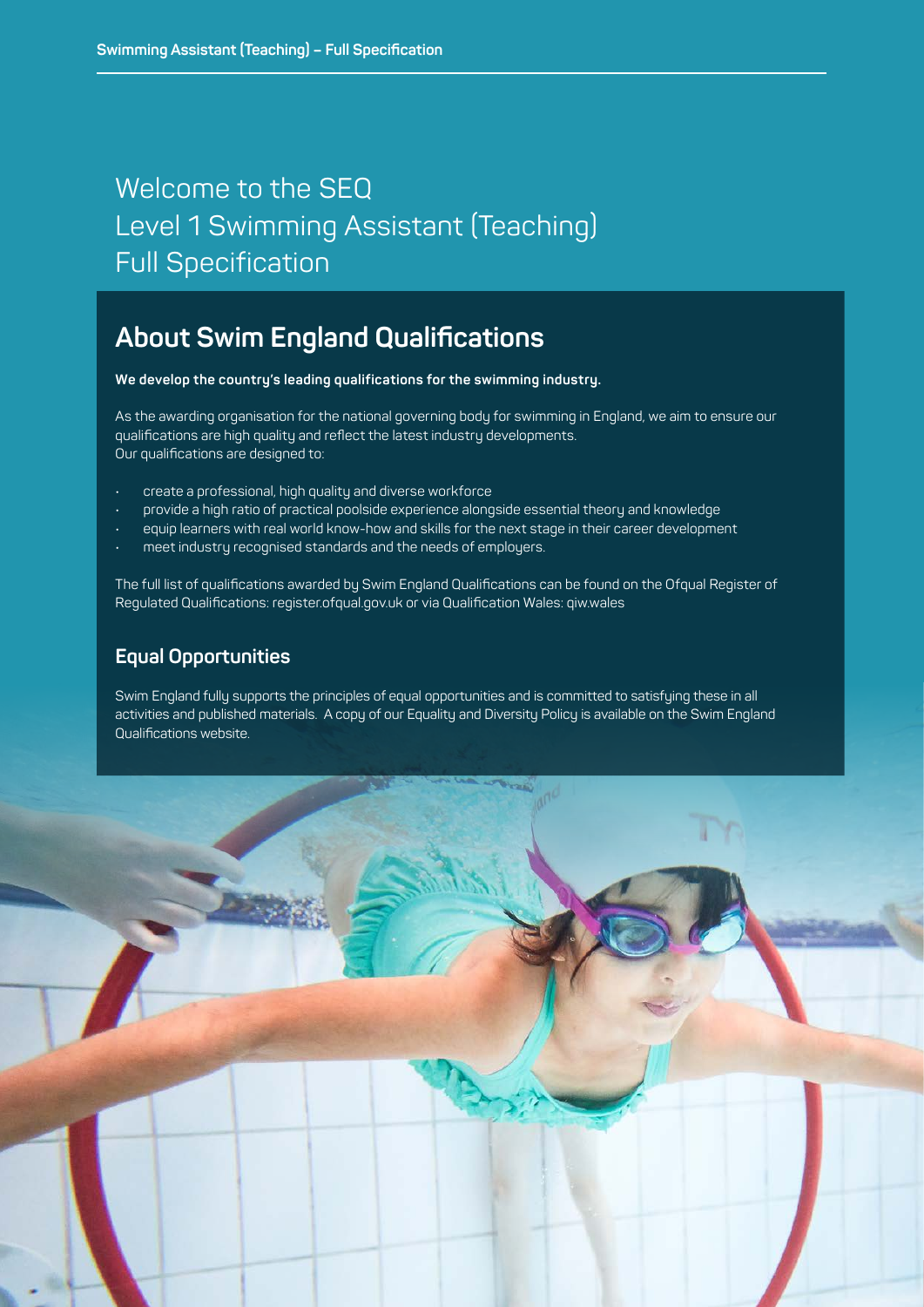### **Contents**

|    | 01 Introduction to the qualification                                                                                                                               | 4                     |
|----|--------------------------------------------------------------------------------------------------------------------------------------------------------------------|-----------------------|
|    | 1.1 About this qualification<br>1.2 Purpose of qualification<br>1.3 CIMSPA professional standard endorsement<br>1.4 Learner entry requirements<br>1.5 Safeguarding | 4<br>4<br>4<br>4<br>5 |
|    | 02 Learning programme and delivery                                                                                                                                 | 5                     |
|    | 03 Assessment                                                                                                                                                      | 6                     |
|    | 3.1 Assessment summary<br>3.2 Assessment methods<br>3.3 Authenticity<br>3.4 Grading<br>3.5 Appeals                                                                 | 6<br>6<br>6<br>6<br>7 |
|    | 04 Supporting resources                                                                                                                                            | 7                     |
|    | 4.1 Learner resources<br>4.2 Assessment resources                                                                                                                  | 7<br>7                |
|    | 05 Reasonable adjustments and special considerations                                                                                                               | 7                     |
|    | 06 Quality assurance                                                                                                                                               | 8                     |
|    | 07 Centre requirements                                                                                                                                             | 8                     |
|    | 7.1 Legal requirements<br>7.2 Session requirements<br>7.3 Pool or facility characteristics                                                                         | 8<br>8<br>$\Theta$    |
|    | 08 Workforce                                                                                                                                                       | $\Theta$              |
|    | 09 Conflict of interest                                                                                                                                            | 9                     |
|    | 10 Dealing with malpractice                                                                                                                                        | 9                     |
| 11 | Qualification progression                                                                                                                                          | $\Theta$              |
|    | 12 Structure of qualification                                                                                                                                      | 10                    |
|    | 13 Contact points                                                                                                                                                  | 15                    |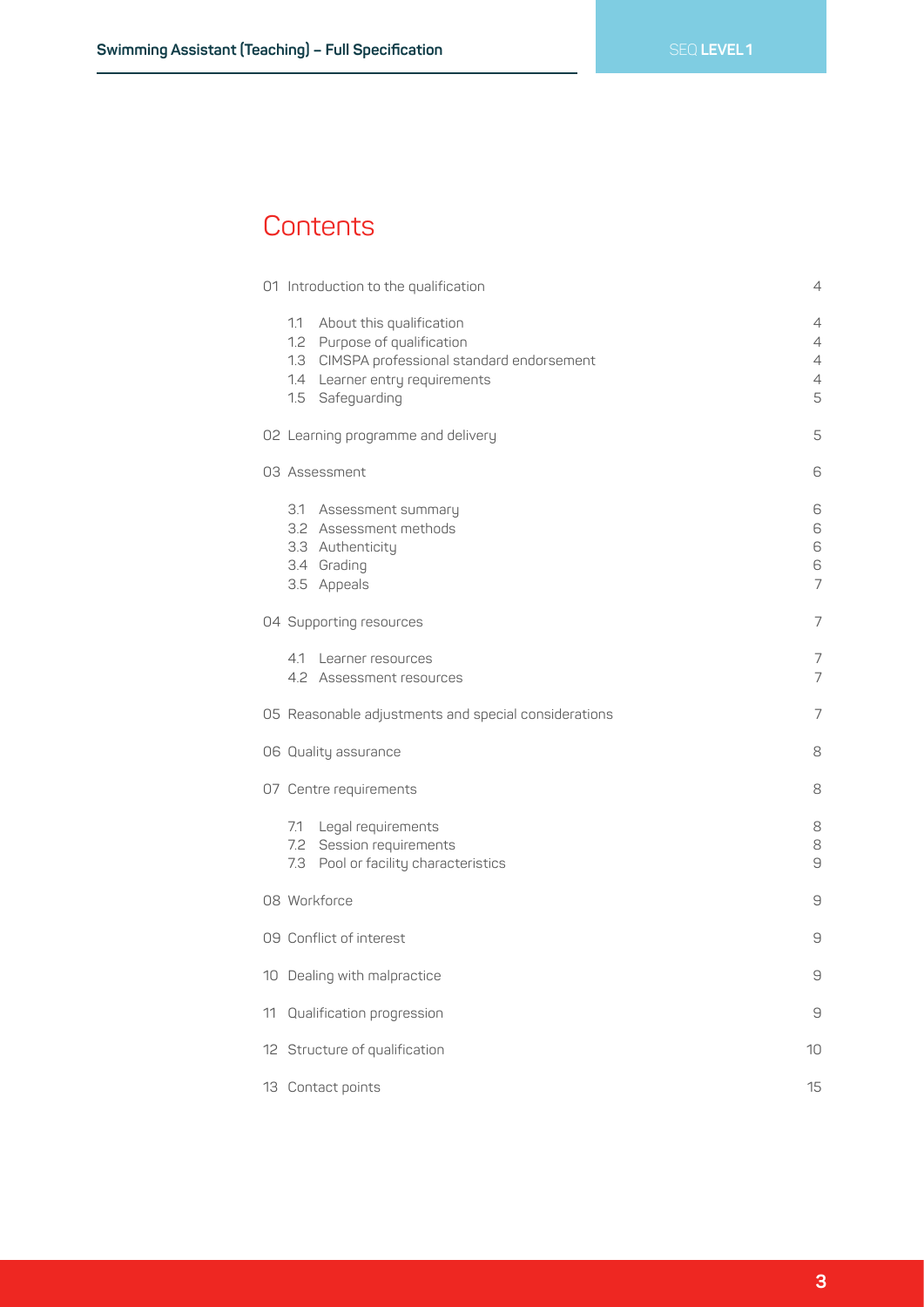### **01 Introduction to the qualification**

### 1.1 **About this qualification**

| <b>Qualification title:</b>      | <b>SEQ Level 1 Swimming Assistant</b> |  |
|----------------------------------|---------------------------------------|--|
|                                  | (Teaching)                            |  |
| <b>Qualification number:</b>     | 601/8230/1                            |  |
| <b>Total qualification time:</b> | 30 (26 Guided Learning Hours (GLH))   |  |
| <b>Qualification level:</b>      |                                       |  |

#### Purpose of the qualification 12

This is a practical qualification, giving learners the skills needed to support a swimming teacher.

Successful completion of the qualification will allow learners to assist a qualified Level 2 Swimming Teacher in delivering high quality inclusive swimming lessons at a leisure centre, swim school or club learn to swim programme.

#### CIMSPA professional standard endorsement 1.3

This qualification has been endorsed as meeting the requirements of the professional standard for the role of a swimming assistant. Holders of this qualification are eligible for CIMSPA affiliate membership.

CIMSPA (Chartered Institute for the Management of Sport and Physical Activity) have led the creation of the professional standard for a swimming teacher. The professional standard outlines the role and scope of a swimming assistant and the essential knowledge and skills that are needed to meet the sector minimum deployment standards.

#### Learner entry requirements 1.4

Learners must be least 16 years of age or older on the first day of the course.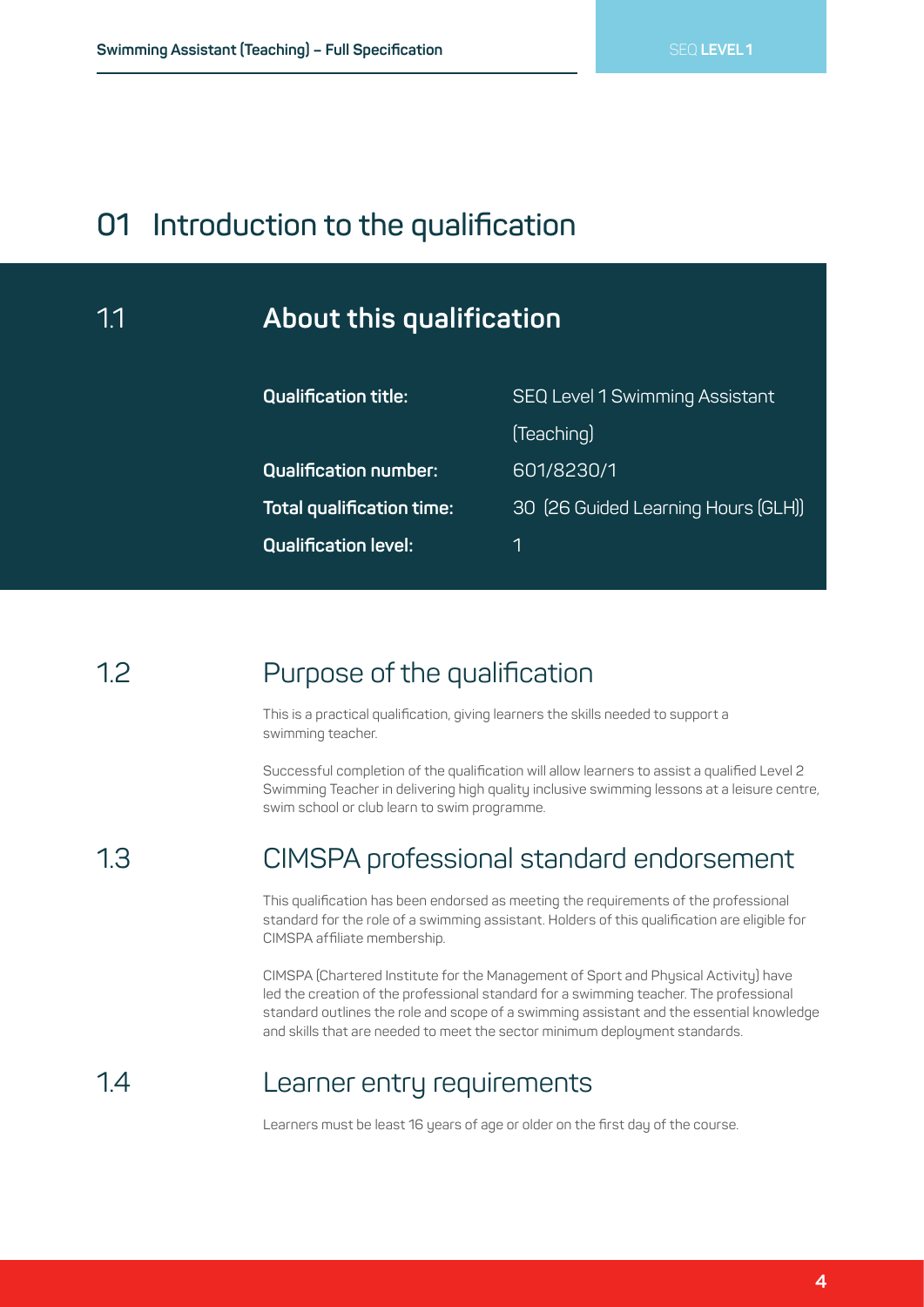#### **Safeguarding** 1.5

Learners under the age of 18 are able to register on this qualification, so Approved Training Centres and all staff must be aware of safeguarding policies and procedures and these must be fully implemented. For further information please refer to Keeping Children Safe in Education 2016 and any subsequent additions.

## **02 Learning programme and delivery**

The SEQ Level 1 Swimming Assistant (Teaching) qualification requires approximately 30 hours of learning time.

If a learner has significant experience in relevant aspects of the qualification then these hours may be less and conversely there may be learners who require more time. This should be determined by you as the Approved Training Centre prior to the start of the course.

Only Approved Training Centres can deliver our qualifications and you have the flexibility to deliver them in whatever way you deem appropriate to meet the needs of your learners.

You must offer appropriate information and advice about the qualification so that the learner has realistic expectations.

Some learners may already have the knowledge, skills and abilities to achieve the qualification from their previous experiences. In this case the learner may progress straight to assessment and not have to complete a course of learning.

Learners should receive an induction to identify expectations as well as ensure understanding of any legal requirements.

The learning programme and delivery should ensure learners have the opportunity to practice their delivery skills and put the learning from the programme into practice.

During the learning programme the tutor is encouraged to develop the mathematical and English skills of learners through naturally occurring opportunities. Although there is no assessment of these skills, situations are likely to arise that may challenge learners. The qualification is designed to prepare the learner for employment. Special attention should be paid to skills such as professional behaviour, appearance and language, and tutors should encourage high standards and expectations at all times.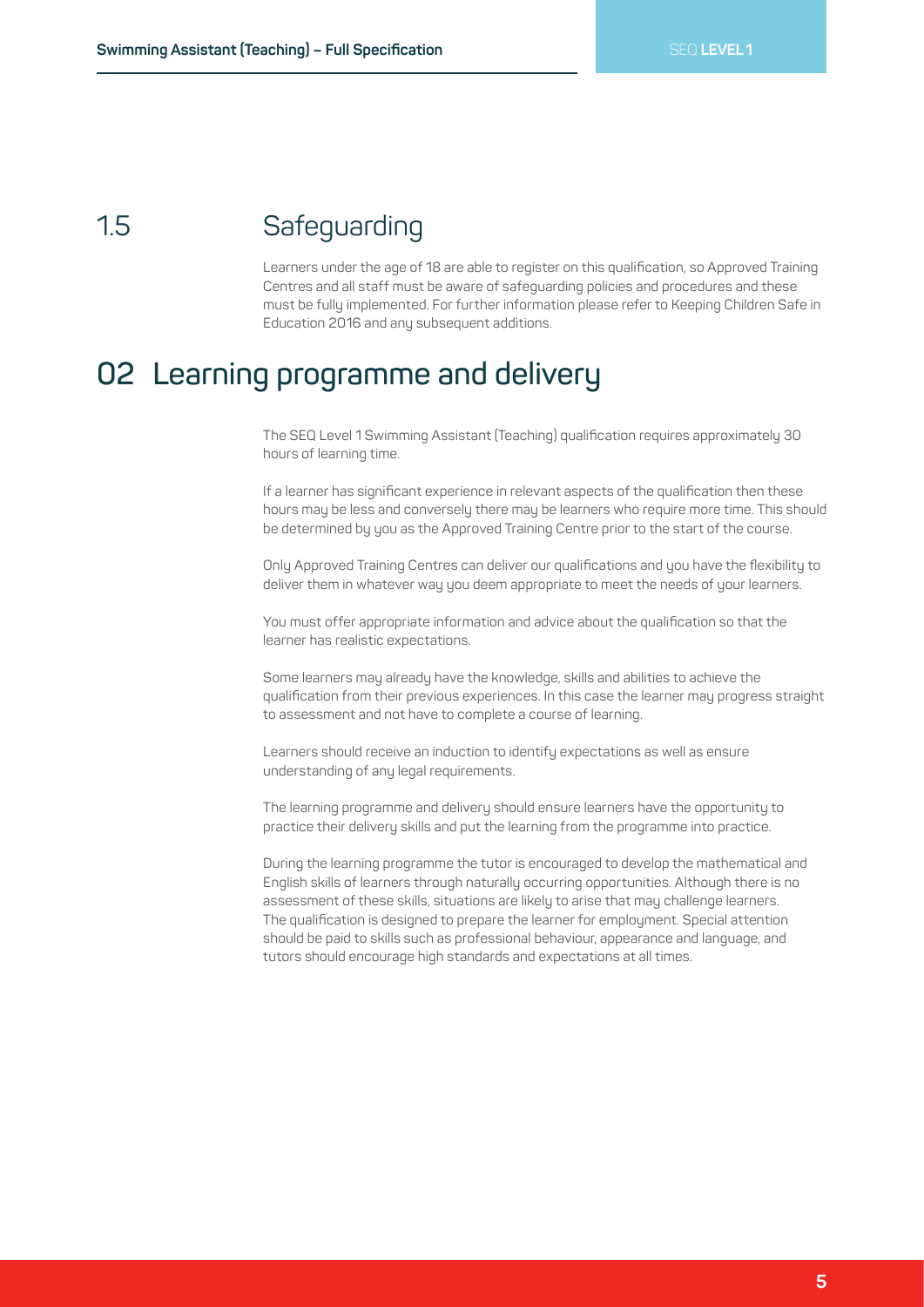### **03 Assessment**

#### Assessment summary 3.1

The purpose of assessment is to ensure that effective learning has taken place and to give learners the opportunity to achieve the learning outcomes and assessment criteria.

- Each learning outcome contains a number of more detailed learning topics (criteria).
- Completion of all criteria in an outcome section will lead to the successful completion of that outcome.

To complete this qualification, learners must achieve:

- all learning outcomes
- all assessment criteria.

All evidence produced by the learner must be their own, and in English or Welsh.

The assessment materials are provided and set by Swim England Qualifications. These documents must be used.

If an Approved Training Centre would like to deviate from these as a result of reasonable adjustments or special considerations Swim England Qualifications Reasonable Adjustments and Special Considerations Policy must be followed.

#### Assessment methods 3.2

Assessment is made up of a series of component parts:

- theoretical questions
- observation record
- review record.

#### Authenticity 3.3

Ensuring the authenticity of learner evidence is vital. All work completed for assessment must be the learner's own original work. Learners must sign to declare that the work they have produced for assessment is their own. Assessors should not assess work where learners have not declared authenticity.

#### **Grading** 3.4

There is no grading criteria for this qualification. Learners will either meet the requirements and pass or will not meet the requirements and be referred.

Where learners do not meet the requirements, they should be supported in developing an individual action plan. In this situation, further assessment opportunities should will be provided to allow them to successfully meet the requirements within the registration period where possible.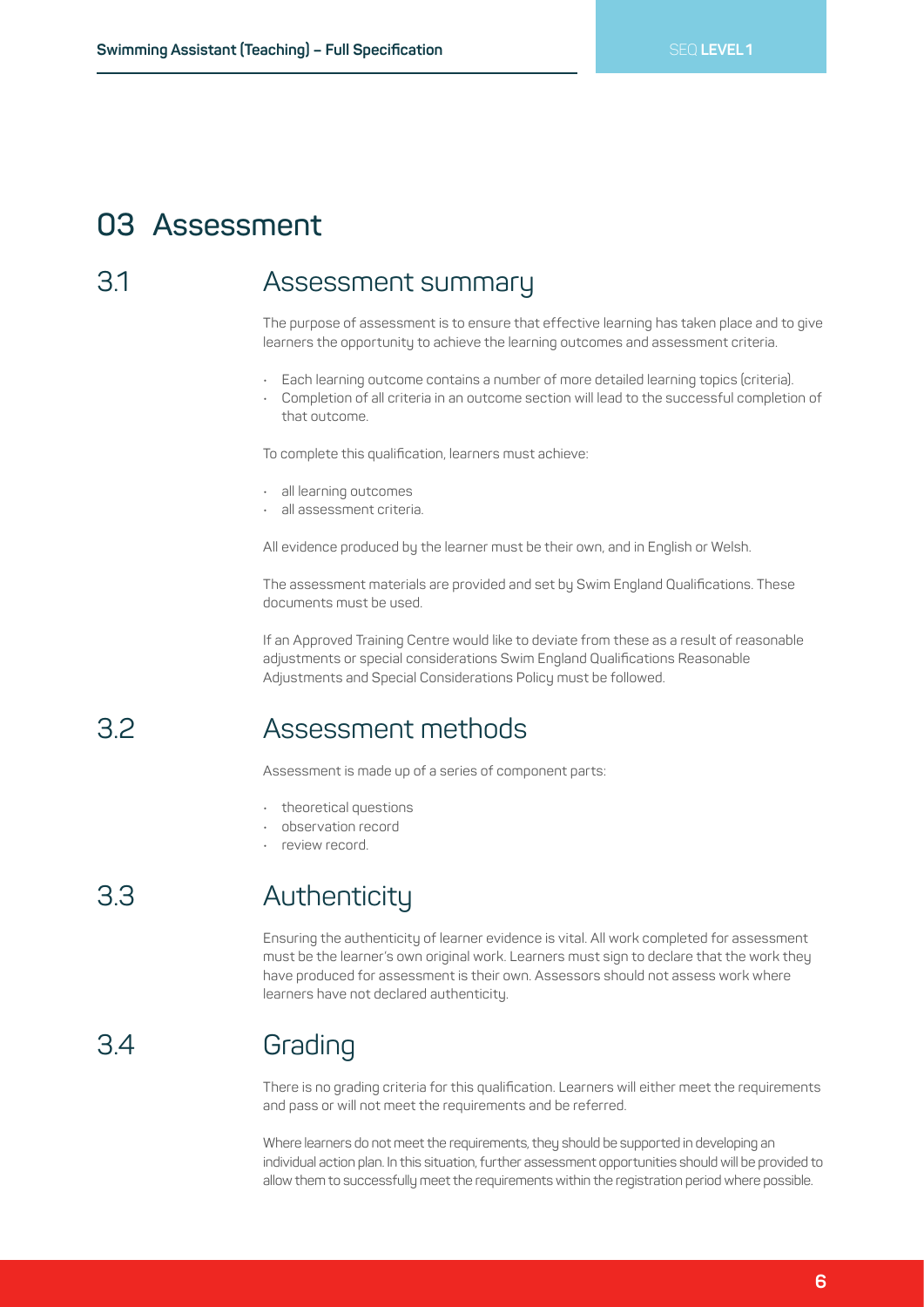#### Appeals 3.5

An appeals policy must be put in place to support and manage learners who wish to appeal against their assessment decisions. Appeals may relate to assessment decisions being incorrect or assessment not being conducted fairly. If learners remain dissatisfied with the outcomes, they should contact Swim England Qualifications directly.

### **04 Supporting resources**

#### Learner resources 4.1

There are a number of resources available to support learning including books, online materials and forums. You should advise individual learners which resources best suit their needs.

#### Assessment resources 4.2

Swim England Qualifications produces resources to assess the qualification. It is compulsory to use these resources.

As an Approved Training Centre, you are able to modify the format of these documents to support learner achievement. However, you must ensure through your own internal verification procedures, that the tasks and criteria are not changed.

These documents will ensure accuracy of the materials and maintenance of standards over time.

### **05 Reasonable adjustments and special considerations**

Swim England Qualifications is committed to improving access for learners with disabilities and other difficulties, without compromising assessment.

Further details are provided in the Reasonable Adjustments and Special Considerations Policy which can also be found on the Swim England Qualifications website.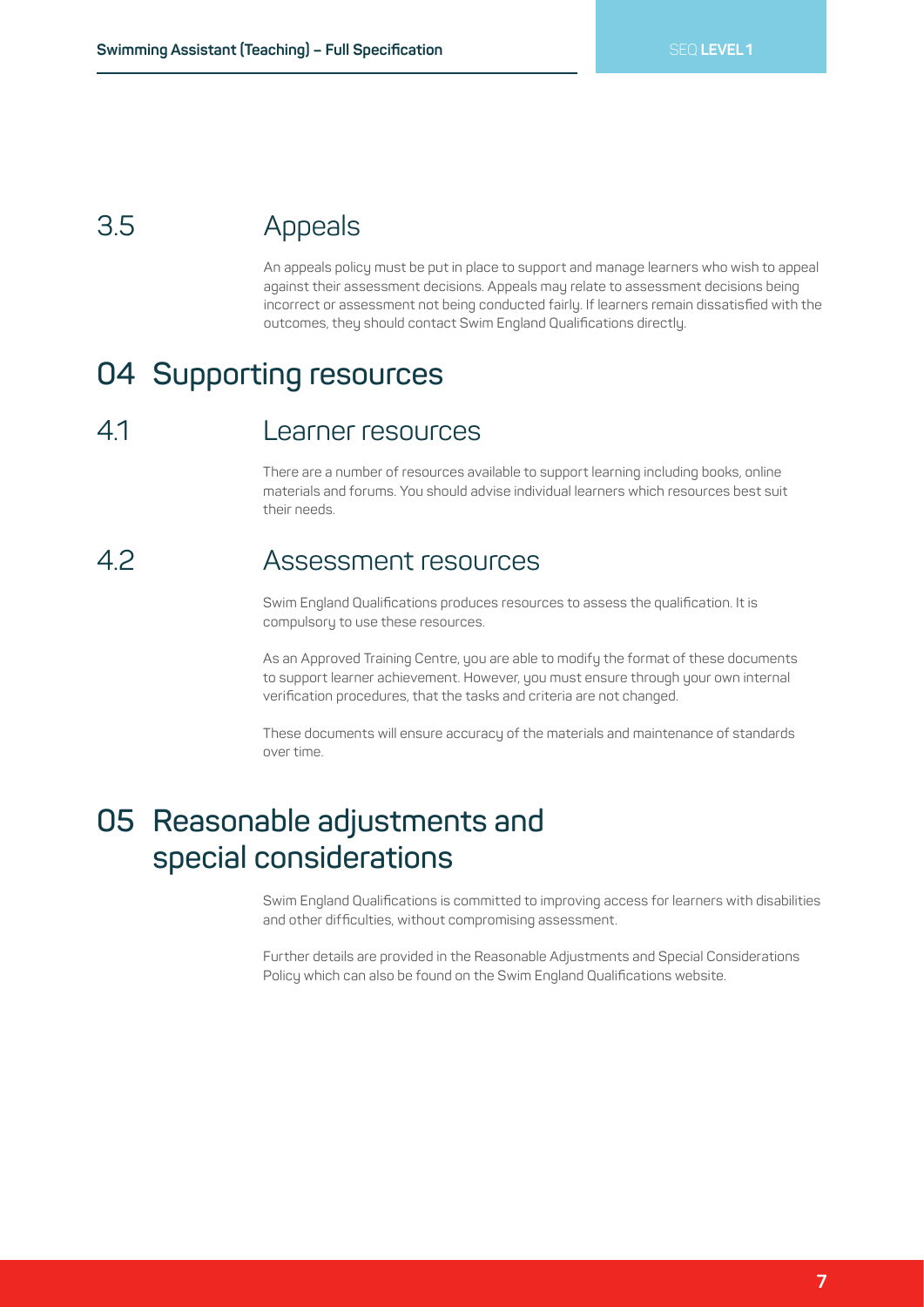### **06 Quality assurance**

Swim England Qualifications implements a series of quality assurance procedures to ensure that our qualifications are reliable, valid and fit for purpose. This includes initial centre approval and review, qualification approval, internal and external verification.

Qualifications are reviewed regularly and any modifications will be communicated through Approved Training Centre updates and on the Swim England Qualifications website.

## **07 Centre requirements**

Approved Training Centres are responsible for ensuring learning takes place in a safe and effective environment.

#### Legal requirements 71

Approved Training Centres are responsible for ensuring that:

- the learning environment is safe for all learners, that risk assessments are in place and that health and safety is responsibly managed
- all aspects of GDPR are met
- learners are able to progress in a respectful environment free from bullying and harassment
- all safequarding requirements are met.

#### Session requirements 7.2

- Swimmers will be required.
- Swimmers should be at Stages 1-7 of the Swim England Learn to Swim framework or equivalent.
- The learner should not be left unsupervised with participants.

#### Pool or facility characteristics 7.3

The characteristics of the pool or facility must support safe and effective teaching, learning and assessment at the required level. Please refer to the Swim England facility requirements document.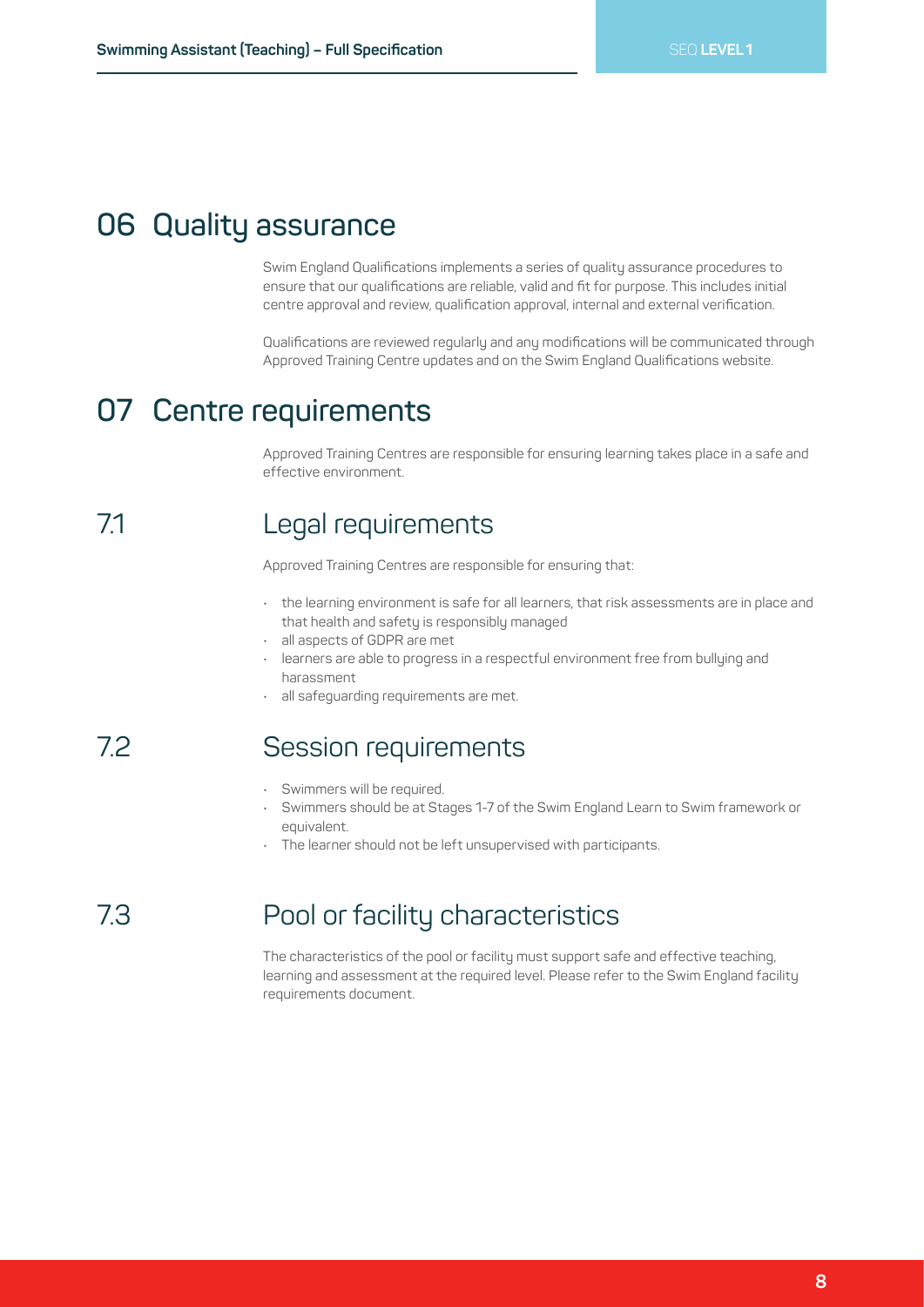### **08 Workforce**

In order to deliver, assess and quality assure this qualification, it is important that you have appropriately experienced and qualified staff. These include tutors, assessors and internal verifiers.

The tutor/assessor delivering the SEQ Level 1 Swimming Assistant (Teaching) qualification must hold a current Swim England tutor licence. Please email workforcesupport@ swimming.org if you require further information.

Anyone wishing to become a Swim England tutor/assessor will need to contact workforcesupport@swimming.org for further information about the process.

The role of the tutor is to plan and deliver an appropriate learning programme of activities that develops the learners' skills, knowledge and understanding of being an effective Level 1 Swimming Assistant. The tutor must allow learners to apply their knowledge through practical application and finally prepare them appropriately for assessment.

The role of the assessor is to evaluate the learners' performance and to check if the assessment criteria of the qualification have been met. Assessors may only evaluate learners in their acknowledged area of technical and occupational expertise. Assessed observations of learners assisting swimming lessons must be conducted by the assessor.

The same person can be both the tutor and assessor as long as they meet the stated requirements.

The role of the internal verifier is to monitor the validity and reliability of assessment. The internal verifier should also provide support and guidance to assessors. Internal verifiers must have experience of conducting internal quality assurance procedures. However they cannot quality assure their own assessments.

### **09 Conflict of interest**

All conflicts must be effectively managed by the Approved Training Centre, ensuring any direct or indirect conflict is identified with interventions if required. Swim England Qualifications can offer support where needed.

### **10 Dealing with malpractice**

Approved Training Centres must have a policy for dealing with potential malpractice. Where malpractice is suspected the Approved Training Centre malpractice policy must be followed. Further information, support and guidance can be obtained from Swim England Qualifications.

### **11 Qualification progression**

Following completion of this qualification, learners may wish to progress to the SEQ Level 2 Teaching Swimming qualification or the SEQ Level 2 Teaching Swimming to Babies and Toddlers qualification. Learners may also wish to take further qualifications within the swimming industry.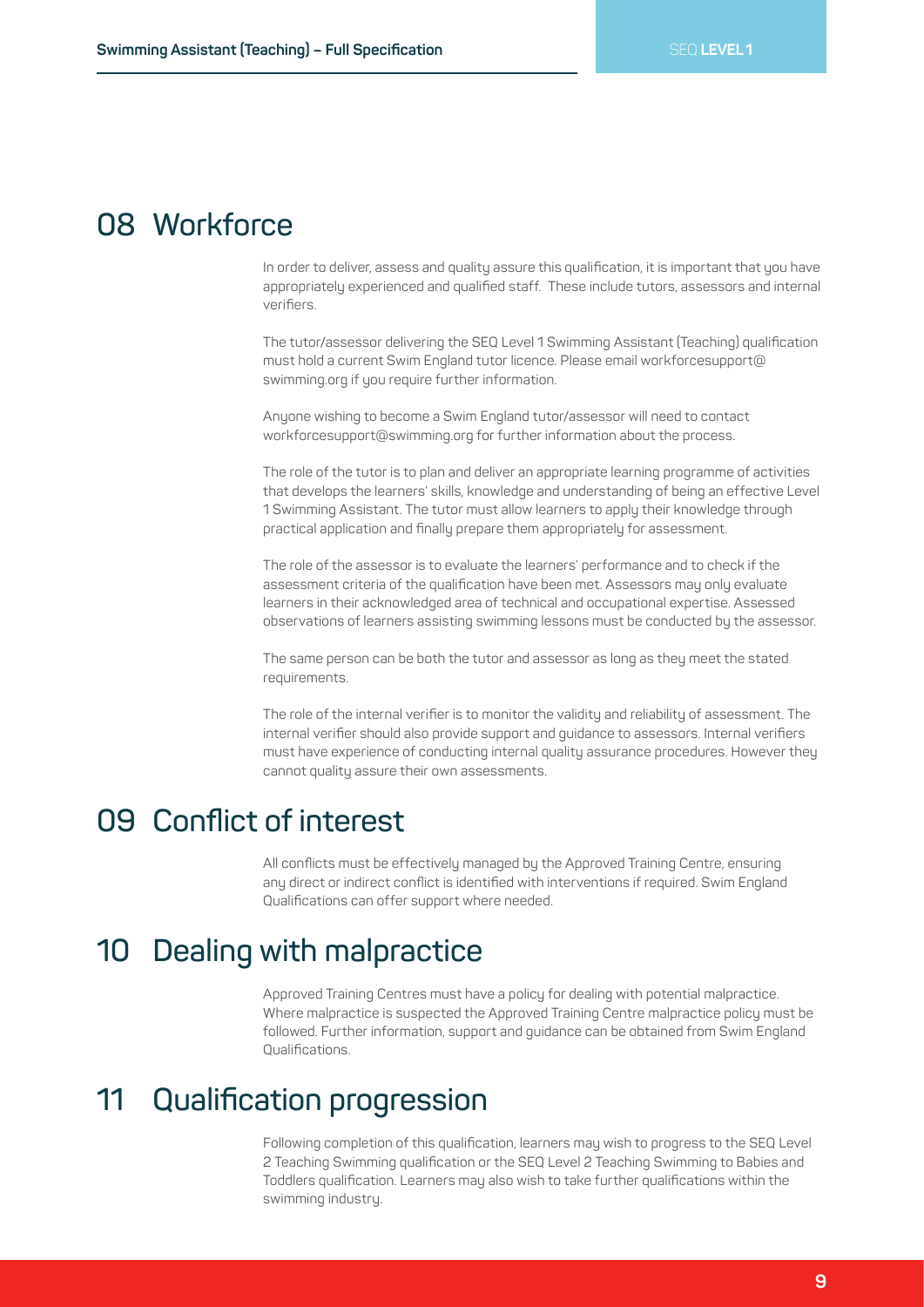## **12 Structure of qualification**

The SEQ Level 1 Swimming Assistant (Teaching) qualification consists of the following learning outcomes.

| <b>SEQ Level 1 Swimming Assistant (Teaching)</b>                                 |                                                                              |                                                                                                                                                                                                                                                                                                                                                                                                                                       |  |
|----------------------------------------------------------------------------------|------------------------------------------------------------------------------|---------------------------------------------------------------------------------------------------------------------------------------------------------------------------------------------------------------------------------------------------------------------------------------------------------------------------------------------------------------------------------------------------------------------------------------|--|
| <b>Learning Outcomes</b>                                                         | <b>Assessment Criteria</b>                                                   | <b>Key Learning Content</b>                                                                                                                                                                                                                                                                                                                                                                                                           |  |
| Know about the<br>1<br>legal aspects<br>of assisting in<br>swimming lessons      | 1. Define legal aspects<br>of assisting in<br>swimming lessons               | Legal aspects:<br>safeguarding<br>health and safety<br>$\bullet$<br>equality and diversity<br>GDPR                                                                                                                                                                                                                                                                                                                                    |  |
| 2. Know about the<br>responsibilities<br>of the Swimming<br>Assistant (Teaching) | 1. Identify the<br>responsibilities of a<br>Swimming Assistant<br>(Teaching) | Responsibilities:<br>to report any safeguarding,<br>health and safety, equality and<br>diversity and data protection<br>concerns to the named<br>responsible person<br>to work under the supervision<br>of the qualified Level 2<br>Swimming Teacher<br>to follow instructions of the<br>qualified Level 2 Swimming<br>Teacher<br>to look and behave<br>professionally<br>to follow the Swim England's<br>$\bullet$<br>Code of Ethics |  |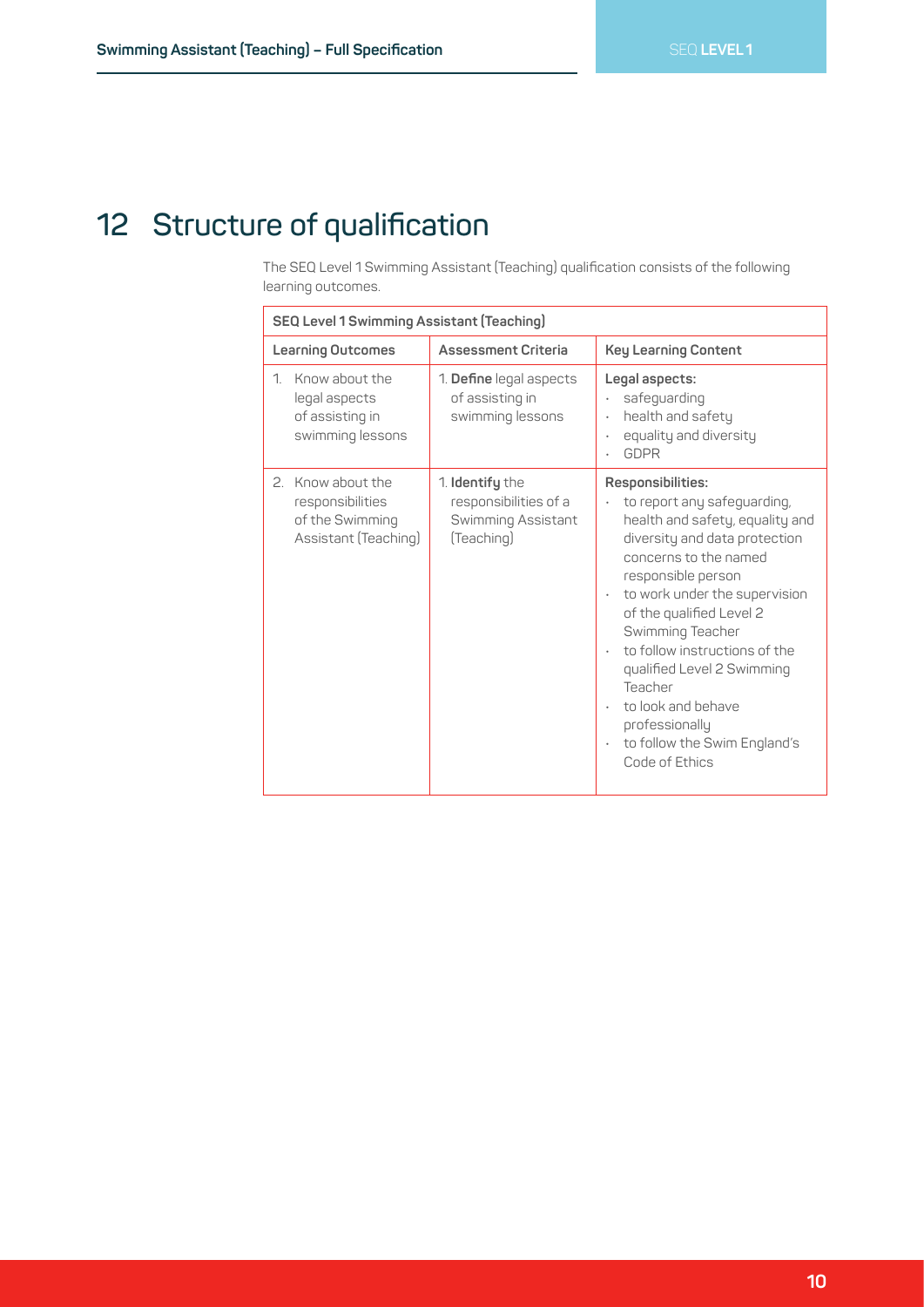|  |                                                  | 3. Know about the role<br>of the Swimming<br>Assistant (Teaching)<br>in promoting | 1. Identify the key<br>points of the Swim<br>England strategy or<br>equivalent                                                | Key points of the Swim<br>England strategy                                                                                                                                                                                                                                                                                                                                                                                                             |
|--|--------------------------------------------------|-----------------------------------------------------------------------------------|-------------------------------------------------------------------------------------------------------------------------------|--------------------------------------------------------------------------------------------------------------------------------------------------------------------------------------------------------------------------------------------------------------------------------------------------------------------------------------------------------------------------------------------------------------------------------------------------------|
|  | swimming                                         |                                                                                   | 2. Describe the<br>Active Start and<br>FUNdamentals<br>stages of the<br>Athlete Development<br>Support Pathway in<br>swimming | <b>Active Start:</b><br>unstructured and structured<br>free play<br>introducing fundamental<br>movement skills<br>general water confidence<br><b>FUNdamentals:</b><br>structured and fun<br>developing fundamental<br>movement skills<br>participating in new sports<br>$\bullet$<br>introducing simple rules of<br>sport<br><b>Athlete Development Support</b><br>Pathway:<br>Swim England Athlete<br>Development model or<br>equivalent for swimming |
|  | 4. Know about<br>fundamental<br>movement skills  |                                                                                   | 1. Outline the<br>fundamental<br>movement skills                                                                              | <b>Fundamental movement skills:</b><br>agility, balance, coordination,<br>speed (ABCs)<br>running, jumping, throwing<br>$\bullet$<br>(RJT)<br>kinaesthetics, gliding,<br>buoyancy, striking with an<br>object (KGBs)<br>catching, passing, kicking,<br>striking with part of the body<br>(CPKs)                                                                                                                                                        |
|  | 5. Know about the                                | Core Aquatic Skills                                                               | 1. Outline the Core<br>Aquatic Skills                                                                                         | Core Aquatic Skills:<br>entry<br>exits<br>buoyancy and balance<br>rotation and orientation<br>streamlining<br>aquatic breathing<br>travel and coordination<br>water safety<br>health and fitness                                                                                                                                                                                                                                                       |
|  | 6. Understand the<br>link between<br>fundamental | movement skills and<br>Core Aquatic Skills                                        | 1. <b>Describe</b> the link<br>between fundamental<br>movement skills and<br>Core Aquatic Skills                              | How fundamental movement<br>$\ddot{\phantom{a}}$<br>skills support the development<br>of Core Aquatic Skills which<br>leads to rapid progress                                                                                                                                                                                                                                                                                                          |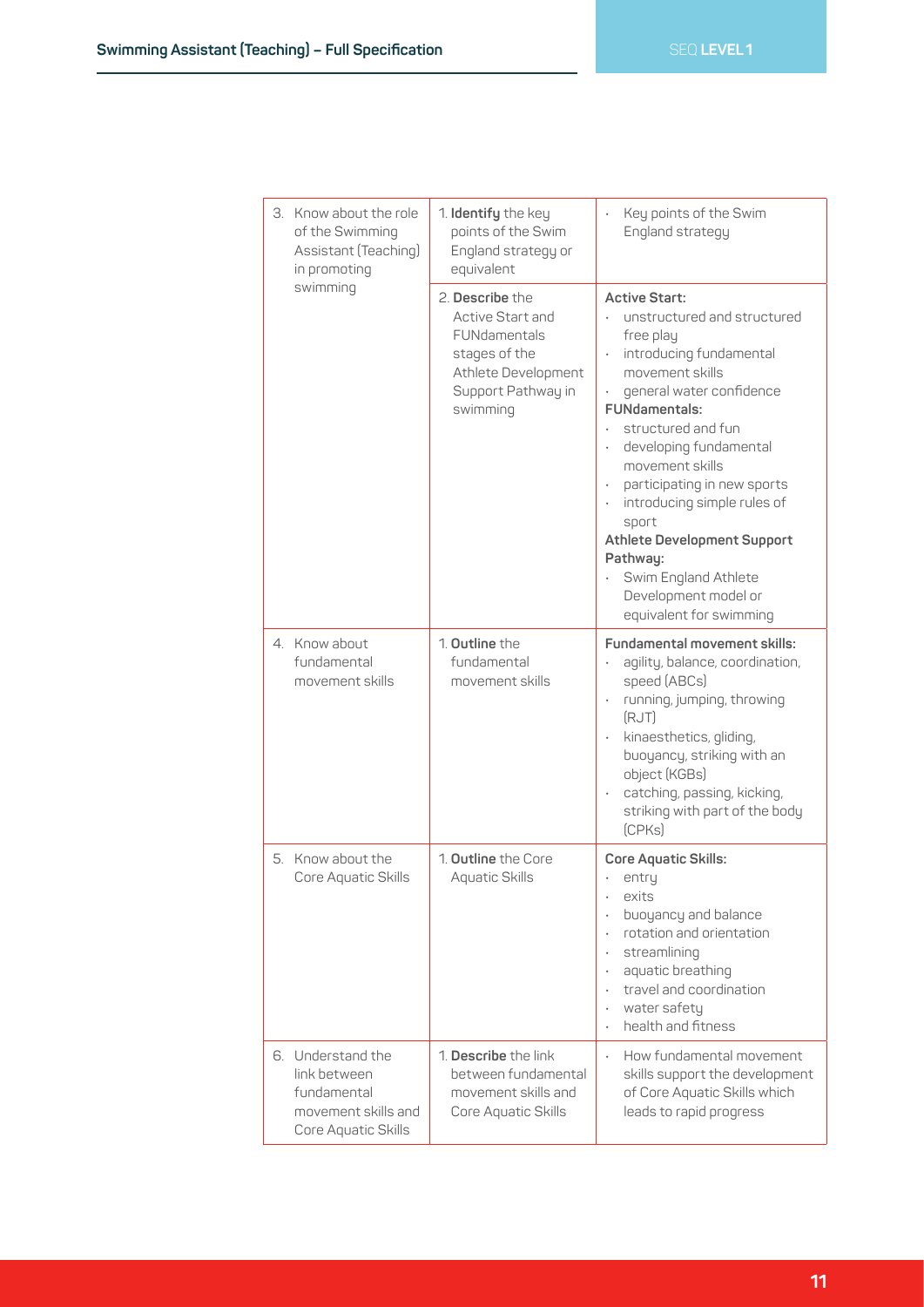Г

| 7. Know about<br>scientific principles<br>in swimming     | 1. <b>Outline</b> the basic<br>scientific principles                                | Scientific principles:<br>buoyancy<br>propulsion<br>resistance                                                                                                                                                                                                                           |
|-----------------------------------------------------------|-------------------------------------------------------------------------------------|------------------------------------------------------------------------------------------------------------------------------------------------------------------------------------------------------------------------------------------------------------------------------------------|
| 8. Know the<br>component parts of<br>swimming strokes     | 1. Identify key features<br>of component parts<br>of the four swimming<br>strokes   | Component parts of each stroke:<br>body position<br>leg action<br>arm action<br>$\bullet$<br>breathing<br>$\bullet$<br>timing<br>$\bullet$                                                                                                                                               |
| 9. Know the<br>components of a<br>swimming lesson<br>plan | 1. Identify the<br>components of a<br>swimming lesson plan                          | What sections each lesson plan<br>should have:<br>introduction<br>entry<br>warm up<br>$\bullet$<br>main activity<br>$\bullet$<br>contrasting activity<br>cool down activity if applicable<br>exit and conclusion                                                                         |
|                                                           | 2. Describe the<br>purpose of each<br>key component of<br>a swimming lesson<br>plan | The reason for each<br>$\ddot{\phantom{0}}$<br>component of a lesson plan                                                                                                                                                                                                                |
| 10. Know about<br>swimming<br>equipment                   | 1. Identify a range of<br>different types of<br>swimming equipment                  | Types of swimming equipment:<br>pool equipment<br>teaching equipment<br>flotation equipment<br>pool rescue equipment                                                                                                                                                                     |
| 11. Know about anxiety<br>in participants                 | 1. Identify the possible<br>causes and signs<br>of anxiety in<br>participants       | Causes:<br>For example<br>fear of water<br>having a bad experience<br>changes in environment<br>overprotective parents<br>Signs:<br>For example<br>children clinging to parents<br>crying<br>$\bullet$<br>tantrums<br>fainting<br>high heart rate levels<br>$\bullet$<br>rapid breathing |
|                                                           | 2. Identify when and<br>how to refer anxious<br>participants                        | When:<br>appropriate to the individual<br>How:<br>procedures for referral                                                                                                                                                                                                                |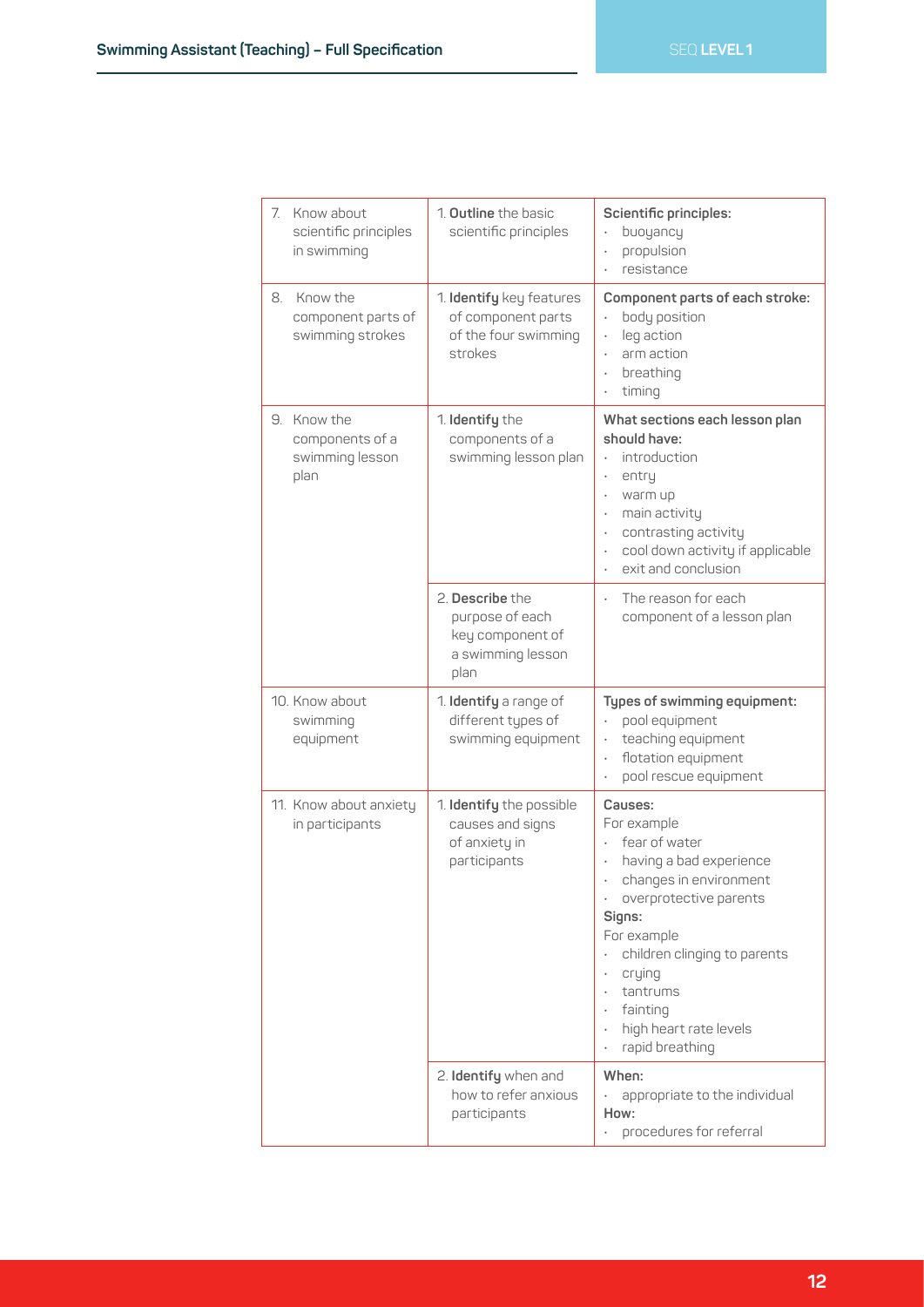| 12. Be able to<br>demonstrate<br>communication<br>skills in a swimming<br>lesson | 1. Use appropriate<br>verbal and non-verbal<br>communication skills<br>with participants and<br>a qualified Level 2<br>Swimming Teacher | Verbal communication:<br>volume<br>tone<br>language<br>$\bullet$<br>Non-verbal communication:<br>qestures<br>body language<br>demonstrations                                                                                                                                                                                                                                                                                                                                                                                                                                                                                                                               |
|----------------------------------------------------------------------------------|-----------------------------------------------------------------------------------------------------------------------------------------|----------------------------------------------------------------------------------------------------------------------------------------------------------------------------------------------------------------------------------------------------------------------------------------------------------------------------------------------------------------------------------------------------------------------------------------------------------------------------------------------------------------------------------------------------------------------------------------------------------------------------------------------------------------------------|
| 13. Be able to<br>demonstrate<br>motivational<br>techniques                      | 1. Use appropriate<br>motivational<br>techniques with<br>participants                                                                   | <b>Motivational techniques:</b><br>praise<br>positive reinforcement<br>positive learning environment<br>$\bullet$                                                                                                                                                                                                                                                                                                                                                                                                                                                                                                                                                          |
| 14. Be able to provide<br>assistance in<br>swimming lessons                      | 1. Give appropriate<br>support to<br>participants in<br>swimming lessons                                                                | Appropriate:<br>an understanding of when<br>manual support should be<br>used with reference to Swim<br><b>England Safe Supervision</b><br>guidance<br>Support:<br>correct positioning of the<br>hands when supporting<br>participants in the water<br>correct body position when<br>$\bullet$<br>supporting participants on<br>their front and back in the<br>water<br>correct support techniques for<br>$\bullet$<br>entry and exits<br>correct support techniques in<br>$\ddot{\phantom{0}}$<br>deep and shallow water<br>correct assisting and handling<br>$\ddot{\phantom{0}}$<br>when supporting participants<br>with disabilities<br>correct emergency handling<br>٠ |
|                                                                                  | 2. Give appropriate<br>support to an anxious<br>child                                                                                   | Support:<br>• physical support<br>supportive language<br>$\bullet$<br>encouragement<br>$\bullet$<br>distractions<br>Anxious:<br>crying<br>$\bullet$<br>fearful<br>$\bullet$<br>distressed<br>refusing to get in<br>Please note: If this situation does<br>not naturally occur a professional<br>discussion with the assessor will<br>take place and be recorded                                                                                                                                                                                                                                                                                                            |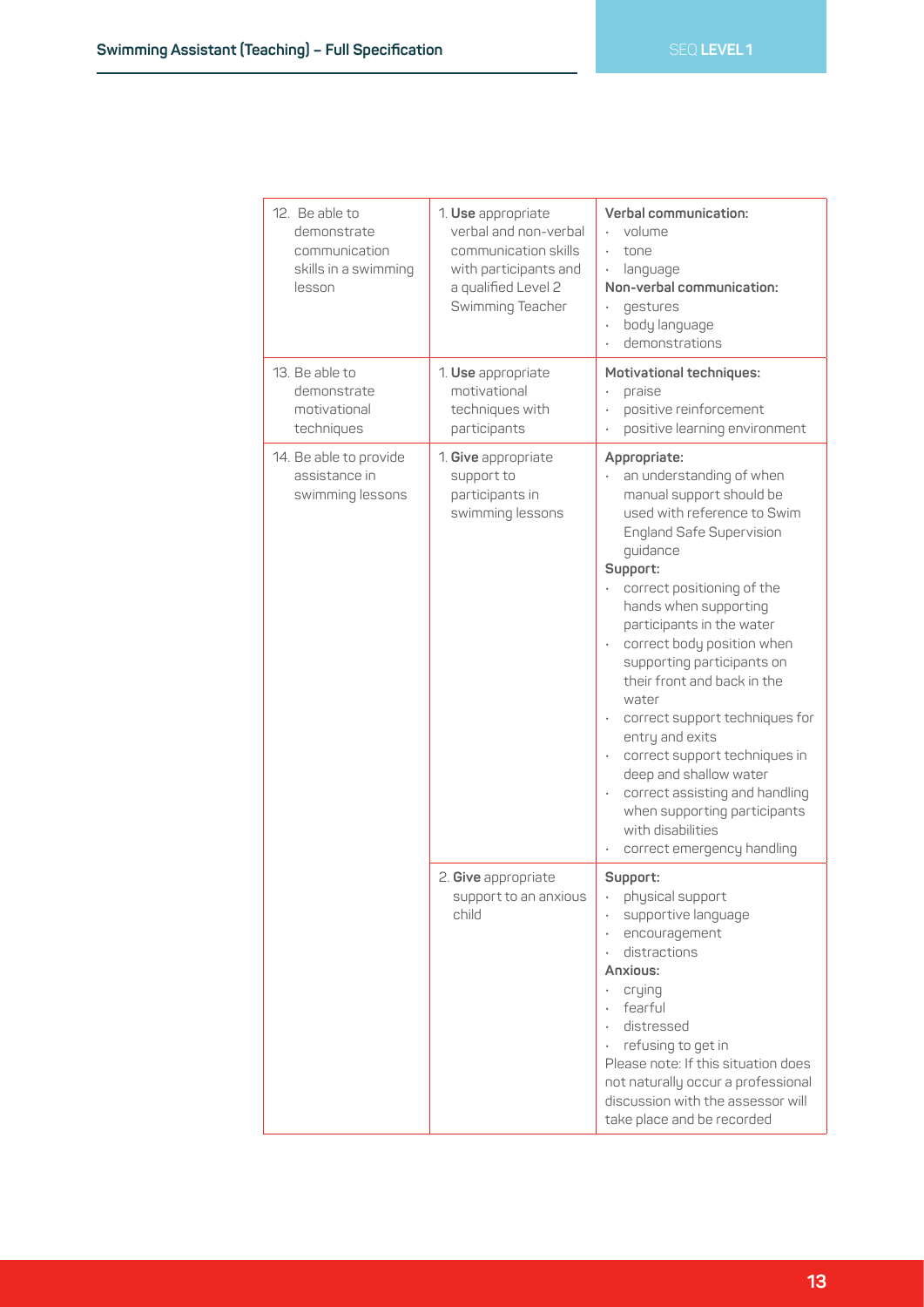| 14. Be able to provide<br>assistance in<br>swimming lessons<br>(continued) | 3. Carry out other<br>assistive tasks to<br>support a qualified<br>Level 2 Swimming<br>Teacher | Assistive tasks such as:<br>deliver suitable warm up<br>activities<br>give accurate demonstrations<br>deliver basic stroke activities<br>deliver basic Core Aquatic Skill<br>activities<br>deliver basic teaching points<br>setting up and clearing away<br>equipment<br>changing teaching equipment                                                                                                                                                                                                                                                                   |
|----------------------------------------------------------------------------|------------------------------------------------------------------------------------------------|------------------------------------------------------------------------------------------------------------------------------------------------------------------------------------------------------------------------------------------------------------------------------------------------------------------------------------------------------------------------------------------------------------------------------------------------------------------------------------------------------------------------------------------------------------------------|
| 15. Be able to review<br>own performance                                   | 1. Identify strengths<br>and areas for<br>improvement of own<br>performance                    | Strengths:<br>what worked well<br>Areas for improvement:<br>what didn't work well<br>Own performance:<br>communication skills<br>motivational techniques<br>giving support to participants<br>assisting the Qualified Level 2<br>Swimming Teacher<br>Where to collect feedback:<br>sources that can give<br>feedback on your performance<br>as an assistant<br><b>Measuring participant</b><br>engagement:<br>how to know if your<br>participants are enjoying the<br>lesson<br><b>Measuring participant</b><br>development:<br>how to monitor participant<br>progress |
| 16. Know about<br>professional<br>development<br>opportunities             | 1. Identify a range<br>of continual<br>professional<br>development (CPD)<br>opportunities      | Range:<br>two or more CPD opportunities<br>CPD opportunities:<br>progression onto other<br>courses/qualifications<br>observation of qualified<br>$\bullet$<br>teachers<br>work experience<br>$\bullet$<br>further training<br>$\bullet$<br>independent research<br>mentoring                                                                                                                                                                                                                                                                                           |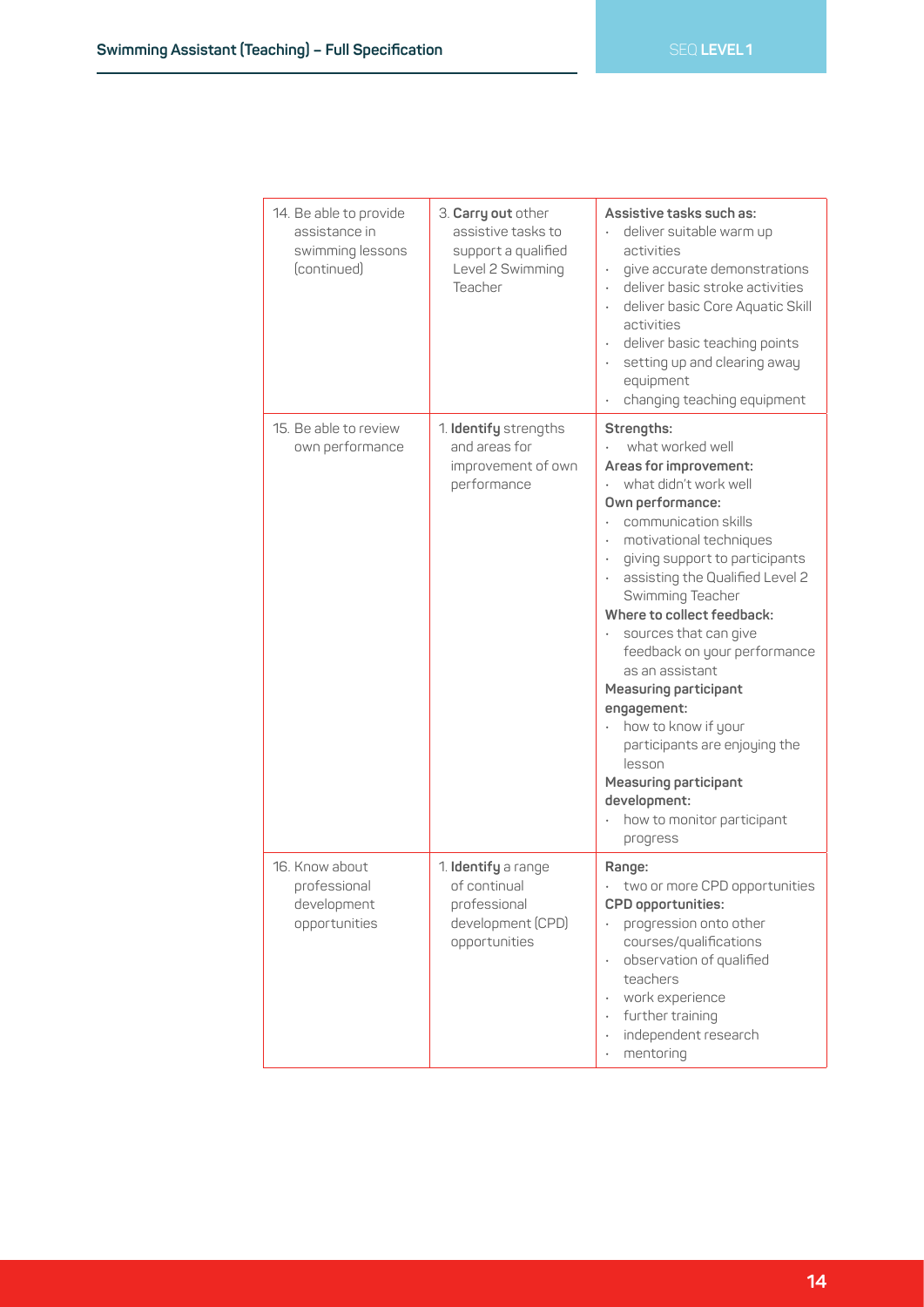### **13 Contact points**

Swim England Qualifications

Pavilion 3

**SportPark** 

3 Oakwood Drive

Loughborough University

LE11 3QF

### T: 01509 640 493

E: info@swimenglandqualifications.com

W: swimenglandqualifications.com

#### Copyright

All rights reserved. The content of this publication is, unless otherwise indicated, © of Swim England and may not be reproduced, translated or distributed in any form or by any means, electronic, mechanical, photocopying, recording, or otherwise, without prior permission obtained in writing from Swim England.

#### Publication

Every effort has been made to ensure that the information contained in this publication is true and correct at the time of going to press. However, Swim England Qualifications products and services are subject to continuous development and improvement and the right is reserved to change these products and services from time to time. Swim England Qualifications cannot accept liability for the loss or damage arising from the use of information in this publication.